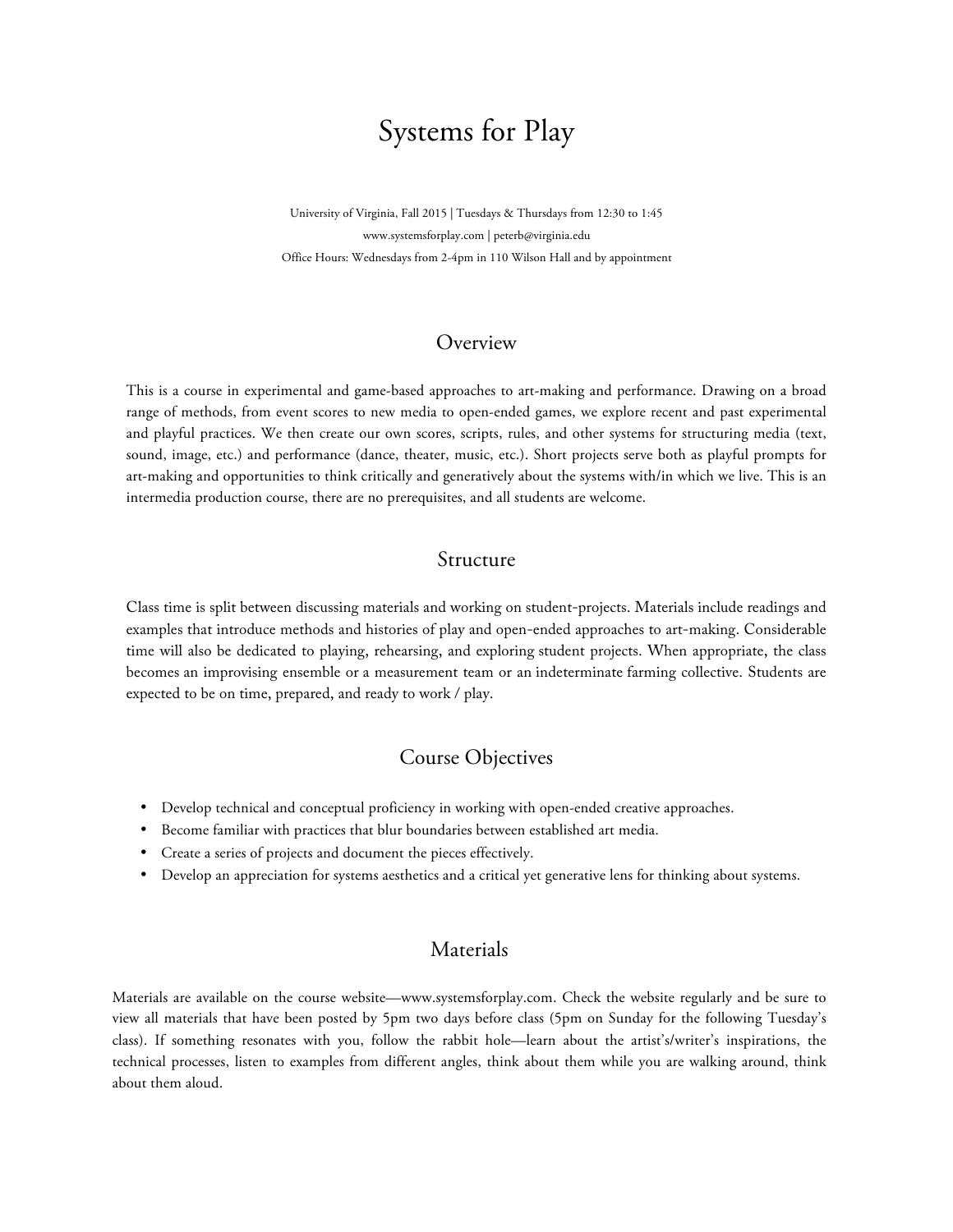### Assessment

#### 30% | Attendance & Participation

Participation includes both in-class discussion, online or asynchronous discussion, and documentation. Each unexcused absence over three will result in a lowered letter grade. You are expected to engage with all assigned materials prior to class and come prepared with questions or thoughts for discussion.

#### 35% | Projects

Short projects and exercises will be assigned throughout the semester. Be ready to present projects in class on the date they are listed on the schedule.

#### 10% | Documentation

Video, audio, words, and/or pictures for each project should be posted online within a week after the project's deadline. The documentation does not need to be slick or wonderfully produced, but it should communicate how the piece works, looks, and/or sounds to someone who was not there. The format of your archive is up to you—any posting/ blogging platform, Wordpress, basic html links, Tumblr, even YouTube—all acceptable.

#### 25% | Final Project (collaborative)

10.20 - Presentation of Concept – 10% 11.17 - In-class critique – 10% TBA - Final Presentation - 10%

## Course Policies

Late assignments will not be accepted without prior approval. Of course, exceptions will be made for emergencies and illness provided there is adequate documentation.

Please speak with me during office hours if you have a disability or other condition that might require modification of the course procedures or exercises. For information visit http://www.virginia.edu/studenthealth/sdac/sdac.html

I expect you to follow the Honor Code. Production courses often call into question traditional notions of fair use, copyright, and plagiarism. If you have questions about a specific project, meet with me during office hours.

I will make every effort to reply to emails within 24 hours. If I don't reply within 24 hours, please email me again.

*This syllabus and schedule will change as we move through the course*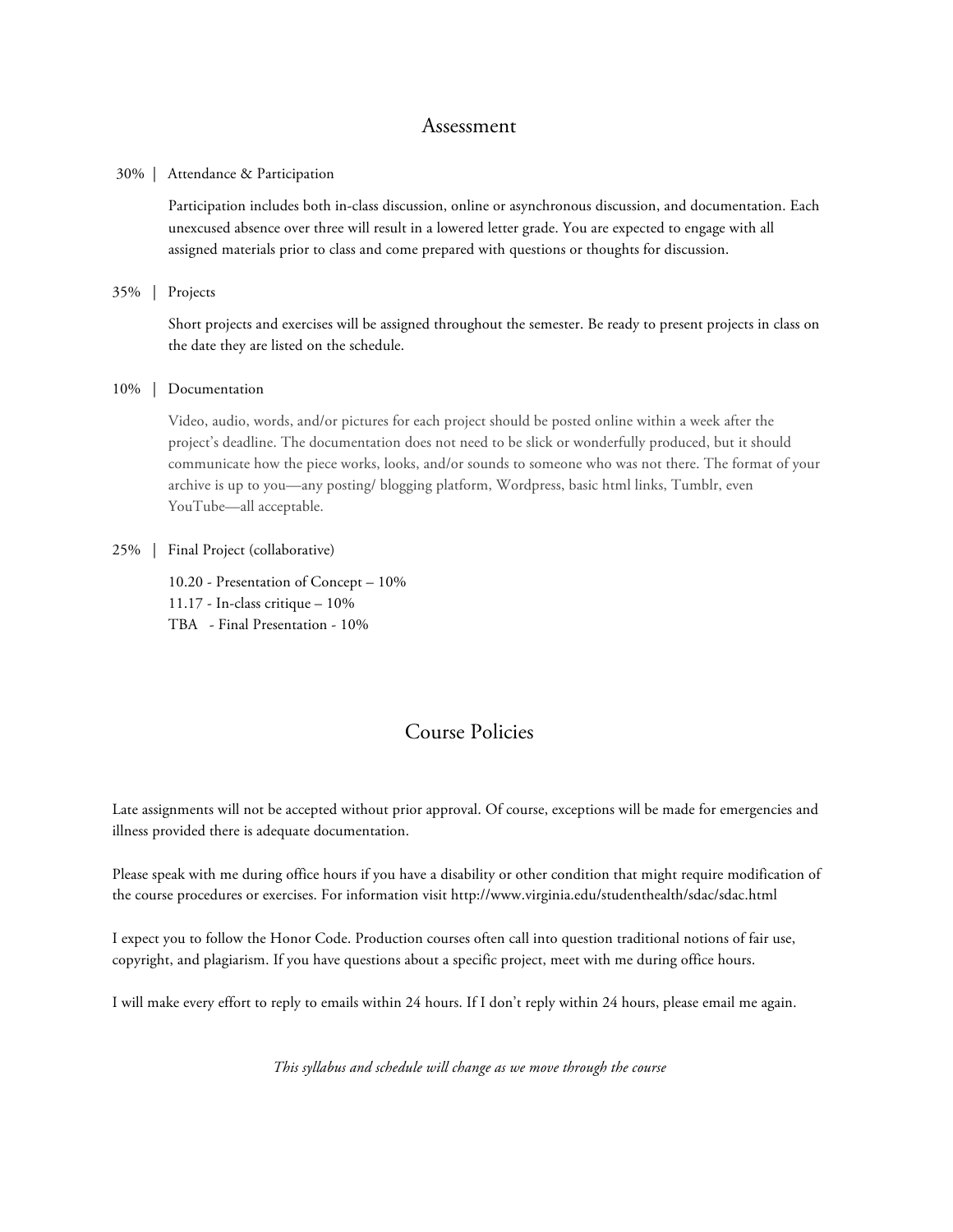## Music Department Policies

The McIntire Department of Music is committed to providing a safe and equitable learning environment for all students, and holds the following two values as critically important:

- 1. Power-based personal violence will not be tolerated.
- 2. Everyone has a responsibility to do their part to maintain a safe community on Grounds.

Please know that as a faculty member, I support a safe and violence-free campus. If you or someone you know has been affected by power-based personal violence, more information can be found on the UVA Sexual Violence website, which describes reporting options and the many available resources. A link is given for reporting misconduct through the university's Title IX process.

If you have concerns or questions about any aspect of this, you can approach any faculty or staff member of the music department, or any of these offices:

- ODOS Dean on Call: (434) 924-7166; DeanofStudents@virginia.edu
- CAPS (individual counseling) :
	- $O$  Day time (434) 243-5150
	- o After hours (434) 972-7004
- SARA 24-hr Sexual Assault Hotline: (434) 977-7273
- University Women's Center: (434) 982-2774 or sdvs@virginia.edu
- Campus Police  $\rightarrow$  Call 911 for emergencies or (434) 924-8843

#### *Reporting misconduct*

Misconduct includes any type of power-based personal violence and any type of sexual conduct and / or sexual intercourse that occurs without effective consent; misconduct includes intimate partner violence, domestic violence and stalking, as well as sexual harassment, defined as unwelcome verbal, written, physical or other conduct that is sex or gender-based and creates a hostile environment

#### **Electronic Devices**

Please use technology respectfully; if the class is impacted by the distraction of social media, I reserve the right to ban laptops and smart phones.

#### **Student Life**

I will work to encourage a safe and equitable learning environment in this course. But, what happens in the classroom will be just one element of your experience at UVA this semester. Although I may not always be able to address your questions and concerns, I hope you won't hesitate to contact me about any issues that may be affecting your experience of this class.